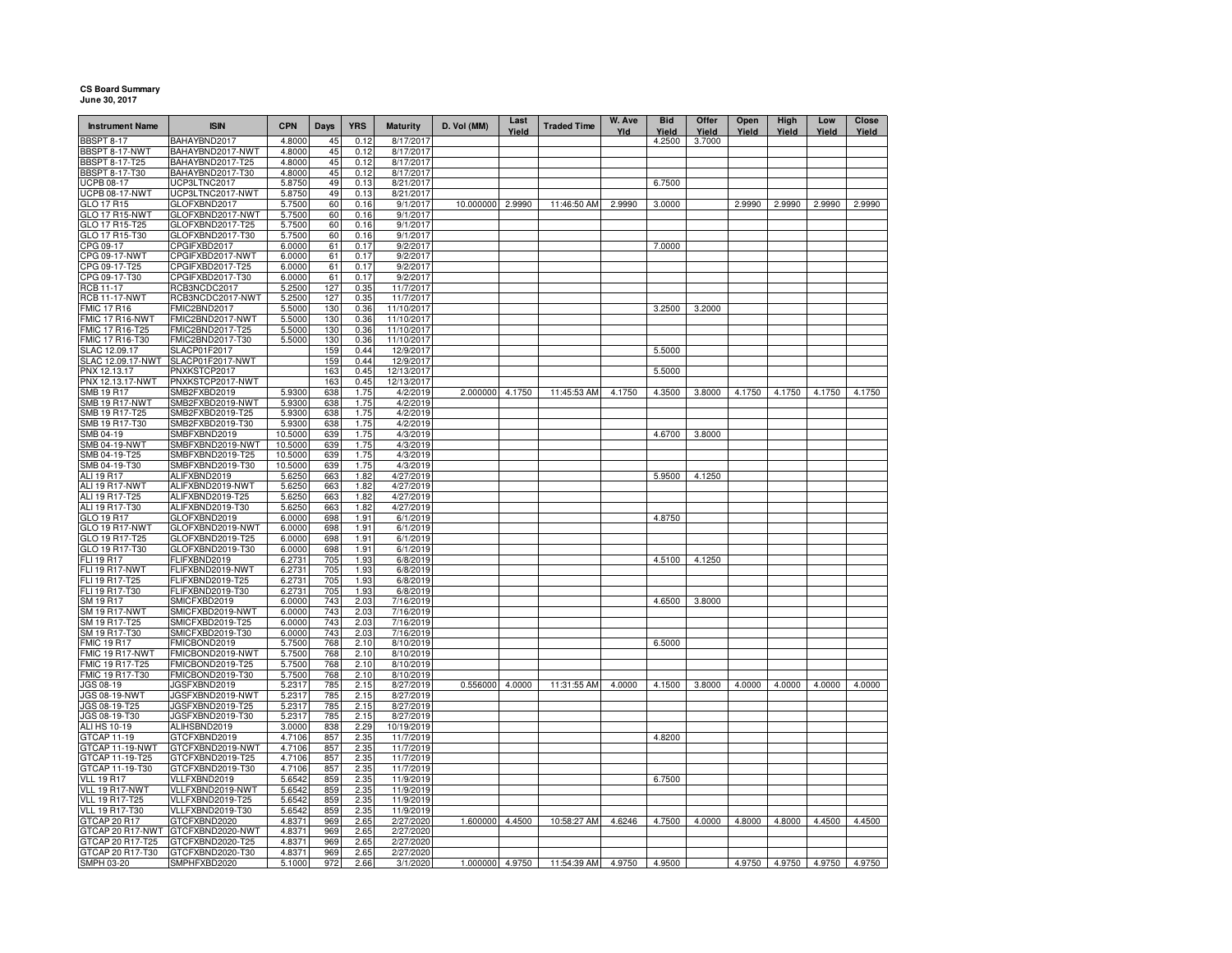| <b>Instrument Name</b>             | <b>ISIN</b>                          | <b>CPN</b>       | Days         | <b>YRS</b>   | <b>Maturity</b>          | D. Vol (MM) | Last<br>Yield | <b>Traded Time</b> | W. Ave<br>Yld | <b>Bid</b><br>Yield | Offer<br>Yield | Open<br>Yield | High<br>Yield | Low<br>Yield | <b>Close</b><br>Yield |
|------------------------------------|--------------------------------------|------------------|--------------|--------------|--------------------------|-------------|---------------|--------------------|---------------|---------------------|----------------|---------------|---------------|--------------|-----------------------|
| SMPH 03-20-NWT                     | SMPHFXBD2020-NWT                     | 5.1000           | 972          | 2.66         | 3/1/2020                 |             |               |                    |               |                     |                |               |               |              |                       |
| SMPH 03-20-T25                     | SMPHFXBD2020-T25                     | 5.1000           | 972          | 2.66         | 3/1/2020                 |             |               |                    |               |                     |                |               |               |              |                       |
| SMPH 03-20-T30                     | SMPHFXBD2020-T30                     | 5.1000           | 972          | 2.66         | 3/1/2020                 |             |               |                    |               |                     |                |               |               |              |                       |
| CPG 20 R18                         | CPGIFXBD2020                         | 6.6878           | 973          | 2.66         | 3/2/2020                 |             |               |                    |               | 7.0000              | 4.8750         |               |               |              |                       |
| CPG 20 R18-NWT                     | CPGIFXBD2020-NWT                     | 6.6878           | 973          | 2.66         | 3/2/2020                 |             |               |                    |               |                     |                |               |               |              |                       |
| CPG 20 R18-T25                     | CPGIFXBD2020-T25                     | 6.6878           | 973          | 2.66         | 3/2/2020                 |             |               |                    |               |                     |                |               |               |              |                       |
| CPG 20 R18-T30<br>MBT 04-20        | CPGIFXBD2020-T30                     | 6.6878           | 973<br>1026  | 2.66         | 3/2/2020<br>4/24/2020    | 0.250000    | 4.4100        | 11:30:25 AM        | 4.4100        |                     |                | 4.4100        |               | 4.4100       | 4.4100                |
| <b>EDC 20 R18</b>                  | MBTLTNCD2020<br>EDCFXBND2020         | 4.0000<br>4.1583 | 1035         | 2.81<br>2.83 | 5/3/2020                 |             |               |                    |               | 4.7500              | 3.5000         |               | 4.4100        |              |                       |
| EDC 20 R18-NWT                     | EDCFXBND2020-NWT                     | 4.1583           | 1035         | 2.83         | 5/3/2020                 |             |               |                    |               |                     |                |               |               |              |                       |
| EDC 20 R18-T25                     | EDCFXBND2020-T25                     | 4.1583           | 1035         | 2.83         | 5/3/2020                 |             |               |                    |               |                     |                |               |               |              |                       |
| EDC 20 R18-T30                     | EDCFXBND2020-T30                     | 4.1583           | 1035         | 2.83         | 5/3/2020                 |             |               |                    |               |                     |                |               |               |              |                       |
| <b>PNB 06-20</b>                   | PNBLTNCD2020                         | 4.1250           | 1075         | 2.94         | 6/12/2020                |             |               |                    |               |                     |                |               |               |              |                       |
| <b>RCB 06-20</b>                   | RCBLTNCD2020                         | 4.1250           | 1082         | 2.96         | 6/19/2020                |             |               |                    |               |                     |                |               |               |              |                       |
| GLO 20 R18                         | GLOFXBND2020                         | 4.8875           | 1110         | 3.04         | 7/17/2020                | 2.500000    | 4.5750        | 12:00:38 PM        | 4.5750        | 4.7500              | 4.1000         | 4.5750        | 4.5750        | 4.5750       | 4.5750                |
| GLO 20 R18-NWT                     | GLOFXBND2020-NWT                     | 4.8875           | 1110         | 3.04         | 7/17/2020                |             |               |                    |               |                     |                |               |               |              |                       |
| GLO 20 R18-T25                     | GLOFXBND2020-T25                     | 4.8875           | 1110         | 3.04         | 7/17/2020                |             |               |                    |               |                     |                |               |               |              |                       |
| GLO 20 R18-T30                     | GLOFXBND2020-T30                     | 4.8875           | 1110         | 3.04         | 7/17/2020                |             |               |                    |               |                     |                |               |               |              |                       |
| <b>SLTC 20 R18</b>                 | SLTCFXBD2020                         | 4.9925           | 1146         | 3.14         | 8/22/2020                |             |               |                    |               | 7.2500              | 5.0000         |               |               |              |                       |
| SLTC 20 R18-NWT                    | SLTCFXBD2020-NWT                     | 4.9925           | 1146         | 3.14         | 8/22/2020                |             |               |                    |               |                     |                |               |               |              |                       |
| SLTC 20 R18-T25                    | SLTCFXBD2020-T25                     | 4.9925           | 1146         | 3.14         | 8/22/2020                |             |               |                    |               |                     |                |               |               |              |                       |
| SLTC 20 R18-T30                    | SLTCFXBD2020-T30                     | 4.9925           | 1146         | 3.14         | 8/22/2020                |             |               |                    |               |                     |                |               |               |              |                       |
| <b>BDO 10-20</b>                   | BDO2LTNC2020                         | 3.7500           | 1191         | 3.26         | 10/6/2020                |             |               |                    |               | 5.2500              |                |               |               |              |                       |
| ALI 20 R19                         | ALIFXBND2020                         | 4.6250           | 1195         | 3.27         | 10/10/2020               |             |               |                    |               | 4.7500              | 4.1000         |               |               |              |                       |
| ALI 20 R19-NWT                     | ALIFXBND2020-NWT                     | 4.6250           | 1195         | 3.27         | 10/10/2020               |             |               |                    |               |                     |                |               |               |              |                       |
| ALI 20 R19-T25                     | ALIFXBND2020-T25                     | 4.6250           | 1195         | 3.27         | 10/10/2020               |             |               |                    |               |                     |                |               |               |              |                       |
| ALI 20 R19-T30                     | ALIFXBND2020-T30                     | 4.6250           | 1195         | 3.27         | 10/10/2020               |             |               |                    |               |                     |                |               |               |              |                       |
| <b>HOUSE 10-20</b>                 | HOUSEFBD2020                         | 6.2080           | 1201<br>1201 | 3.29         | 10/16/2020               |             |               |                    |               | 5.9500              | 5.0000         |               |               |              |                       |
| HOUSE 10-20-NWT<br>HOUSE 10-20-T25 | HOUSEFBD2020-NWT<br>HOUSEFBD2020-T25 | 6.2080<br>6.2080 | 1201         | 3.29<br>3.29 | 10/16/2020<br>10/16/2020 |             |               |                    |               |                     |                |               |               |              |                       |
| HOUSE 10-20-T30                    | HOUSEFBD2020-T30                     | 6.2080           | 1201         | 3.29         | 10/16/2020               |             |               |                    |               |                     |                |               |               |              |                       |
| AEV 11-20                          | AEV2FXBD2020                         | 4.4722           | 1222         | 3.35         | 11/6/2020                |             |               |                    |               | 4.6500              | 4.1000         |               |               |              |                       |
| <b>AEV 11-20-NWT</b>               | AEV2FXBD2020-NWT                     | 4.4722           | 1222         | 3.35         | 11/6/2020                |             |               |                    |               |                     |                |               |               |              |                       |
| AEV 11-20-T25                      | AEV2FXBD2020-T25                     | 4.4722           | 1222         | 3.35         | 11/6/2020                |             |               |                    |               |                     |                |               |               |              |                       |
| AEV 11-20-T30                      | AEV2FXBD2020-T30                     | 4.4722           | 1222         | 3.35         | 11/6/2020                |             |               |                    |               |                     |                |               |               |              |                       |
| FLI 20 R19                         | FLIFXBND2020                         | 4.8562           | 1224         | 3.35         | 11/8/2020                |             |               |                    |               | 4.8500              | 4.1000         |               |               |              |                       |
| <b>FLI 20 R19-NWT</b>              | FLIFXBND2020-NWT                     | 4.8562           | 1224         | 3.35         | 11/8/2020                |             |               |                    |               |                     |                |               |               |              |                       |
| FLI 20 R19-T25                     | FLIFXBND2020-T25                     | 4.8562           | 1224         | 3.35         | 11/8/2020                |             |               |                    |               |                     |                |               |               |              |                       |
| FLI 20 R19-T30                     | FLIFXBND2020-T30                     | 4.8562           | 1224         | 3.35         | 11/8/2020                |             |               |                    |               |                     |                |               |               |              |                       |
| AEV 20 R19                         | AEVFXBND2020                         | 4.4125           | 1237         | 3.39         | 11/21/2020               |             |               |                    |               | 4.8500              |                |               |               |              |                       |
| <b>AEV 20 R19-NWT</b>              | AEVFXBND2020-NWT                     | 4.4125           | 1237         | 3.39         | 11/21/2020               |             |               |                    |               |                     |                |               |               |              |                       |
| AEV 20 R19-T25                     | AEVFXBND2020-T25                     | 4.4125           | 1237         | 3.39         | 11/21/2020               |             |               |                    |               |                     |                |               |               |              |                       |
| AEV 20 R19-T30                     | AEVFXBND2020-T30                     | 4.4125           | 1237         | 3.39         | 11/21/2020               |             |               |                    |               |                     |                |               |               |              |                       |
| <b>MER 20 P19</b>                  | MERFXBND2020                         | 4.3750           | 1258         | 3.44         | 12/12/2020               |             |               |                    |               | 4.8100              |                |               |               |              |                       |
| MER 20 P19-NWT                     | MERFXBND2020-NWT                     | 4.3750           | 1258         | 3.44         | 12/12/2020               |             |               |                    |               |                     |                |               |               |              |                       |
| MER 20 P19-T25<br>MER 20 P19-T30   | MERFXBND2020-T25<br>MERFXBND2020-T30 | 4.3750<br>4.3750 | 1258<br>1258 | 3.44<br>3.44 | 12/12/2020<br>12/12/2020 |             |               |                    |               |                     |                |               |               |              |                       |
| TEL 21 R19                         | TELFXBND2021                         | 5.2250           | 1314         | 3.60         | 2/6/2021                 |             |               |                    |               | 4.6500              |                |               |               |              |                       |
| TEL 21 R19-NWT                     | TELFXBND2021-NWT                     | 5.2250           | 1314         | 3.60         | 2/6/2021                 |             |               |                    |               |                     |                |               |               |              |                       |
| TEL 21 R19-T25                     | TELFXBND2021-T25                     | 5.2250           | 1314         | 3.60         | 2/6/2021                 |             |               |                    |               |                     |                |               |               |              |                       |
| TEL 21 R19-T30                     | TELFXBND2021-T30                     | 5.2250           | 1314         | 3.60         | 2/6/2021                 |             |               |                    |               |                     |                |               |               |              |                       |
| ABS 21 R19                         | ABSFXBND2021                         | 5.3350           | 1318         | 3.61         | 2/10/2021                |             |               |                    |               | 6.5000              | 4.8750         |               |               |              |                       |
| <b>ABS 21 R19-NWT</b>              | ABSFXBND2021-NWT                     | 5.3350           | 1318         | 3.61         | 2/10/2021                |             |               |                    |               |                     |                |               |               |              |                       |
| ABS 21 R19-T25                     | ABSFXBND2021-T25                     | 5.3350           | 1318         | 3.61         | 2/10/2021                |             |               |                    |               |                     |                |               |               |              |                       |
| ABS 21 R19-T30                     | ABSFXBND2021-T30                     | 5.3350           | 1318         | 3.61         | 2/10/2021                |             |               |                    |               |                     |                |               |               |              |                       |
| <b>ROCK 21 R19</b>                 | ROCKFXBD2021                         | 5.0932           | 1323         | 3.62         | 2/15/2021                |             |               |                    |               | 5.2500              | 4.2000         |               |               |              |                       |
| ROCK 21 R19-NWT                    | ROCKFXBD2021-NWT                     | 5.0932           | 1323         | 3.62         | 2/15/2021                |             |               |                    |               |                     |                |               |               |              |                       |
| ROCK 21 R19-T25                    | ROCKFXBD2021-T25                     | 5.0932           | 1323         | 3.62         | 2/15/2021                |             |               |                    |               |                     |                |               |               |              |                       |
| ROCK 21 R19-T30                    | ROCKFXBD2021-T30                     | 5.0932           | 1323         | 3.62         | 2/15/2021                |             |               |                    |               |                     |                |               |               |              |                       |
| SMPH 02-21                         | SMPH2FBD2021                         | 4.5095           | 1333         | 3.65         | 2/25/2021                | 21.100000   | 4.5250        | 3:03:36 PM         | 4.5264        | 4.5500              | 4.2000         | 4.5300        | 4.5300        | 4.5250       | 4.5250                |
| <b>SMPH 02-21-NWT</b>              | SMPH2FBD2021-NWT                     | 4.5095           | 1333         | 3.65         | 2/25/2021                |             |               |                    |               |                     |                |               |               |              |                       |
| SMPH 02-21-T25                     | SMPH2FBD2021-T25                     | 4.5095           | 1333         | 3.65         | 2/25/2021                |             |               |                    |               |                     |                |               |               |              |                       |
| SMPH 02-21-T30<br>JGS 21 R19       | SMPH2FBD2021-T30<br>JGSFXBND2021     | 4.5095<br>5.2442 | 1333<br>1335 | 3.65<br>3.66 | 2/25/2021<br>2/27/2021   |             |               |                    |               | 4.9500              | 4.2000         |               |               |              |                       |
| JGS 21 R19-NWT                     | JGSFXBND2021-NWT                     | 5.2442           | 1335         | 3.66         | 2/27/2021                |             |               |                    |               |                     |                |               |               |              |                       |
| JGS 21 R19-T25                     | JGSFXBND2021-T25                     | 5.2442           | 1335         | 3.66         | 2/27/2021                |             |               |                    |               |                     |                |               |               |              |                       |
| JGS 21 R19-T30                     | JGSFXBND2021-T30                     | 5.2442           | 1335         | 3.66         | 2/27/2021                |             |               |                    |               |                     |                |               |               |              |                       |
| SLI 21 R18                         | SLIFXBND2021                         | 6.7150           | 1358         | 3.72         | 3/22/2021                |             |               |                    |               | 6.7250              |                |               |               |              |                       |
| SLI 21 R18-NWT                     | SLIFXBND2021-NWT                     | 6.7150           | 1358         | 3.72         | 3/22/2021                |             |               |                    |               |                     |                |               |               |              |                       |
| SLI 21 R18-T25                     | SLIFXBND2021-T25                     | 6.7150           | 1358         | 3.72         | 3/22/2021                |             |               |                    |               |                     |                |               |               |              |                       |
| SLI 21 R18-T30                     | SLIFXBND2021-T30                     | 6.7150           | 1358         | 3.72         | 3/22/2021                |             |               |                    |               |                     |                |               |               |              |                       |
| <b>MNTC 21 R19</b>                 | MNTCFXBD2021                         | 5.0700           | 1367         | 3.74         | 3/31/2021                |             |               |                    |               | 5.1300              |                |               |               |              |                       |
| MNTC 21 R19-NWT                    | MNTCFXBD2021-NWT                     | 5.0700           | 1367         | 3.74         | 3/31/2021                |             |               |                    |               |                     |                |               |               |              |                       |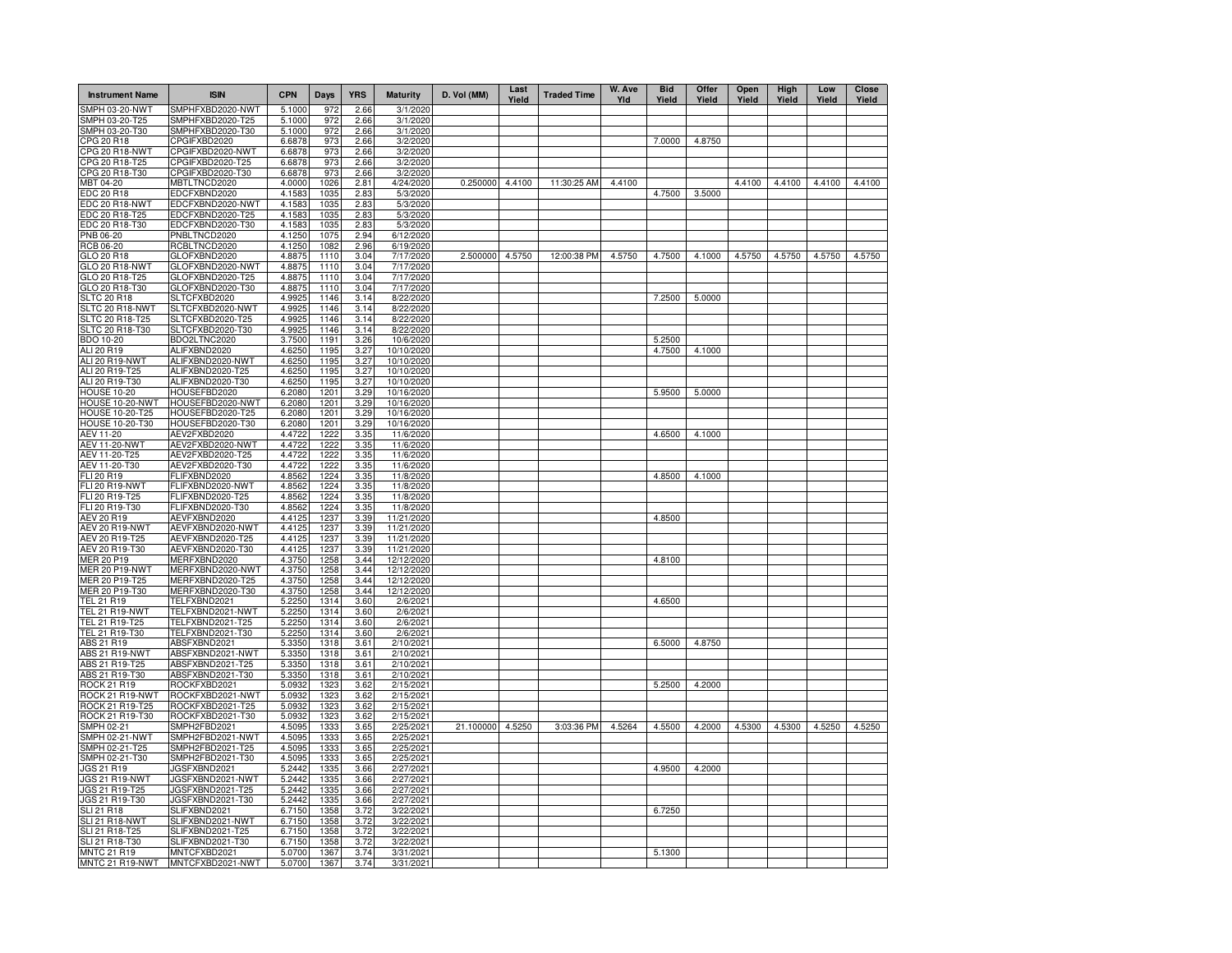| <b>Instrument Name</b>                 | <b>ISIN</b>                          | <b>CPN</b>       | Days         | <b>YRS</b>   | <b>Maturity</b>        | D. Vol (MM)     | Last<br>Yield | <b>Traded Time</b> | W. Ave<br>Yld | <b>Bid</b><br>Yield                                          | Offer<br>Yield | Open<br>Yield | High<br>Yield | Low<br>Yield | Close<br>Yield |
|----------------------------------------|--------------------------------------|------------------|--------------|--------------|------------------------|-----------------|---------------|--------------------|---------------|--------------------------------------------------------------|----------------|---------------|---------------|--------------|----------------|
| MNTC 21 R19-T25                        | MNTCFXBD2021-T25                     | 5.0700           | 1367         | 3.74         | 3/31/2021              |                 |               |                    |               |                                                              |                |               |               |              |                |
| MNTC 21 R19-T30                        | MNTCFXBD2021-T30                     | 5.0700           | 1367         | 3.74         | 3/31/2021              |                 |               |                    |               |                                                              |                |               |               |              |                |
| SMB 21 R19                             | SMBFXBND2021                         | 5.5000           | 1369         | 3.75         | 4/2/2021               | 0.500000        | 4.6000        | 10:38:39 AM        | 4.6000        | 5.1500                                                       | 4.2000         | 4.6000        | 4.6000        | 4.6000       | 4.6000         |
| <b>SMB 21 R19-NWT</b>                  | SMBFXBND2021-NWT                     | 5.5000           | 1369         | 3.75         | 4/2/2021               |                 |               |                    |               |                                                              |                |               |               |              |                |
| SMB 21 R19-T25<br>SMB 21 R19-T30       | SMBFXBND2021-T25<br>SMBFXBND2021-T30 | 5.5000           | 1369         | 3.75         | 4/2/2021               |                 |               |                    |               |                                                              |                |               |               |              |                |
| LBP 04-21                              | LBPLTNCD2021                         | 5.5000<br>3.7500 | 1369<br>1376 | 3.75<br>3.77 | 4/2/2021<br>4/9/2021   |                 |               |                    |               |                                                              |                |               |               |              |                |
| <b>VLL 21 R19</b>                      | VLLFXBND2021                         | 5.9437           | 1406         | 3.85         | 5/9/2021               |                 |               |                    |               | 7.0000                                                       | 5.0000         |               |               |              |                |
| VLL 21 R19-NWT                         | VLLFXBND2021-NWT                     | 5.9437           | 1406         | 3.85         | 5/9/2021               |                 |               |                    |               |                                                              |                |               |               |              |                |
| VLL 21 R19-T25                         | VLLFXBND2021-T25                     | 5.9437           | 1406         | 3.85         | 5/9/2021               |                 |               |                    |               |                                                              |                |               |               |              |                |
| VLL 21 R19-T30                         | VLLFXBND2021-T30                     | 5.9437           | 1406         | 3.85         | 5/9/2021               |                 |               |                    |               |                                                              |                |               |               |              |                |
| AC 05-21                               | ACFXBOND2021                         | 6.8000           | 1409         | 3.86         | 5/12/2021              |                 |               |                    |               | 5.1500                                                       | 4.2000         |               |               |              |                |
| AC 05-21-NWT                           | ACFXBOND2021-NWT                     | 6.8000           | 1409         | 3.86         | 5/12/2021              |                 |               |                    |               |                                                              |                |               |               |              |                |
| AC 05-21-T25                           | ACFXBOND2021-T25                     | 6.8000           | 1409         | 3.86         | 5/12/2021              |                 |               |                    |               |                                                              |                |               |               |              |                |
| AC 05-21-T30                           | ACFXBOND2021-T30                     | 6.8000           | 1409         | 3.86         | 5/12/2021              |                 |               |                    |               |                                                              |                |               |               |              |                |
| SM 21 R19                              | SMICFXBD2021                         | 5.2958           | 1416         | 3.88         | 5/19/2021              |                 |               |                    |               | 5.9500                                                       |                |               |               |              |                |
| SM 21 R19-NWT                          | SMICFXBD2021-NWT                     | 5.2958           | 1416         | 3.88         | 5/19/2021              |                 |               |                    |               |                                                              |                |               |               |              |                |
| SM 21 R19-T25                          | SMICFXBD2021-T25                     | 5.2958           | 1416         | 3.88         | 5/19/2021              |                 |               |                    |               |                                                              |                |               |               |              |                |
| SM 21 R19-T30                          | SMICFXBD2021-T30                     | 5.2958           | 1416         | 3.88         | 5/19/2021              |                 |               |                    |               |                                                              |                |               |               |              |                |
| CHI 21 R19                             | CHIFXBND2021                         | 5.3200           | 1434         | 3.93         | 6/6/2021               |                 |               |                    |               | 5.0000                                                       |                |               |               |              |                |
| CHI 21 R19-NWT<br>CHI 21 R19-T25       | CHIFXBND2021-NWT<br>CHIFXBND2021-T25 | 5.3200<br>5.3200 | 1434<br>1434 | 3.93<br>3.93 | 6/6/2021<br>6/6/2021   |                 |               |                    |               |                                                              |                |               |               |              |                |
| CHI 21 R19-T30                         | CHIFXBND2021-T30                     | 5.3200           | 1434         | 3.93         | 6/6/2021               |                 |               |                    |               |                                                              |                |               |               |              |                |
| <b>SMCGP 21 R19</b>                    | SMCGPFBD2021                         | 4.3458           | 1469         | 4.02         | 7/11/2021              | 1.480000        | 4.5000        | 10:44:06 AM        | 4.5000        | 5.2500                                                       | 4.4000         | 4.5000        | 4.5000        | 4.5000       | 4.5000         |
| SMCGP 21 R19-NWT                       | SMCGPFBD2021-NWT                     | 4.3458           | 1469         | 4.02         | 7/11/2021              |                 |               |                    |               |                                                              |                |               |               |              |                |
| SMCGP 21 R19-T25                       | SMCGPFBD2021-T25                     | 4.3458           | 1469         | 4.02         | 7/11/2021              |                 |               |                    |               |                                                              |                |               |               |              |                |
| SMCGP 21 R19-T30                       | SMCGPFBD2021-T30                     | 4.3458           | 1469         | 4.02         | 7/11/2021              |                 |               |                    |               |                                                              |                |               |               |              |                |
| GTCAP 21 R19                           | GTCFXBND2021                         | 5.1965           | 1496         | 4.10         | 8/7/2021               |                 |               |                    |               | 6.2000                                                       |                |               |               |              |                |
| GTCAP 21 R19-NWT                       | GTCFXBND2021-NWT                     | 5.1965           | 1496         | 4.10         | 8/7/2021               |                 |               |                    |               |                                                              |                |               |               |              |                |
| GTCAP 21 R19-T25                       | GTCFXBND2021-T25                     | 5.1965           | 1496         | 4.10         | 8/7/2021               |                 |               |                    |               |                                                              |                |               |               |              |                |
| GTCAP 21 R19-T30                       | GTCFXBND2021-T30                     | 5.1965           | 1496         | 4.10         | 8/7/2021               |                 |               |                    |               |                                                              |                |               |               |              |                |
| <b>SMPH 21 R19</b>                     | SMPHFXBD2021                         | 5.2006           | 1521         | 4.16         | 9/1/2021               |                 |               |                    |               | 5.4500                                                       |                |               |               |              |                |
| SMPH 21 R19-NWT                        | SMPHFXBD2021-NWT                     | 5.2006           | 1521         | 4.16         | 9/1/2021               |                 |               |                    |               |                                                              |                |               |               |              |                |
| SMPH 21 R19-T25                        | SMPHFXBD2021-T25                     | 5.2006           | 1521         | 4.16         | 9/1/2021               |                 |               |                    |               |                                                              |                |               |               |              |                |
| SMPH 21 R19-T30                        | SMPHFXBD2021-T30                     | 5.2006           | 1521         | 4.16         | 9/1/2021               |                 |               |                    |               |                                                              |                |               |               |              |                |
| CPG 21 R20<br><b>CPG 21 R20-NWT</b>    | CPGIFXBD2021                         | 6.9758           | 1522         | 4.17         | 9/2/2021               |                 |               |                    |               | 7.0000                                                       |                |               |               |              |                |
| CPG 21 R20-T25                         | CPGIFXBD2021-NWT<br>CPGIFXBD2021-T25 | 6.9758<br>6.9758 | 1522<br>1522 | 4.17<br>4.17 | 9/2/2021<br>9/2/2021   |                 |               |                    |               |                                                              |                |               |               |              |                |
| CPG 21 R20-T30                         | CPGIFXBD2021-T30                     | 6.9758           | 1522         | 4.17         | 9/2/2021               |                 |               |                    |               |                                                              |                |               |               |              |                |
| AP 21 R19                              | APCFXBND2021                         | 5.2050           | 1530         | 4.19         | 9/10/2021              |                 |               |                    |               | 5.5000                                                       |                |               |               |              |                |
| AP 21 R19-NWT                          | APCFXBND2021-NWT                     | 5.2050           | 1530         | 4.19         | 9/10/2021              |                 |               |                    |               |                                                              |                |               |               |              |                |
| AP 21 R19-T25                          | APCFXBND2021-T25                     | 5.2050           | 1530         | 4.19         | 9/10/2021              |                 |               |                    |               |                                                              |                |               |               |              |                |
| AP 21 R19-T30                          | APCFXBND2021-T30                     | 5.2050           | 1530         | 4.19         | 9/10/2021              |                 |               |                    |               |                                                              |                |               |               |              |                |
| PCOR 21 R19                            | PCORFXBD2021                         | 4.0032           | 1577         | 4.32         | 10/27/2021             |                 |               |                    |               | 4.3500                                                       | 4.3000         |               |               |              |                |
| PCOR 21 R19-NWT                        | PCORFXBD2021-NWT                     | 4.0032           | 1577         | 4.32         | 10/27/2021             |                 |               |                    |               |                                                              |                |               |               |              |                |
| PCOR 21 R19-T25                        | PCORFXBD2021-T25                     | 4.0032           | 1577         | 4.32         | 10/27/2021             |                 |               |                    |               |                                                              |                |               |               |              |                |
| PCOR 21 R19-T30                        | PCORFXBD2021-T30                     | 4.0032           | 1577         | 4.32         | 10/27/2021             |                 |               |                    |               |                                                              |                |               |               |              |                |
| MBT 11-21                              | MBTLTNCD2021                         | 4.2500           | 1602         | 4.39         | 11/21/2021             |                 |               |                    |               |                                                              |                |               |               |              |                |
| <b>FLI 21 R20</b>                      | FLIFXBND2021                         | 5.4000           | 1615         | 4.42         | 12/4/2021              |                 |               |                    |               | 5.2500                                                       | 4.3000         |               |               |              |                |
| FLI 21 R20-NWT                         | FLIFXBND2021-NWT                     | 5.4000           | 1615         | 4.42         | 12/4/2021              |                 |               |                    |               |                                                              |                |               |               |              |                |
| FLI 21 R20-T25<br>FLI 21 R20-T30       | FLIFXBND2021-T25<br>FLIFXBND2021-T30 | 5.4000<br>5.4000 | 1615<br>1615 | 4.42<br>4.42 | 12/4/2021<br>12/4/2021 |                 |               |                    |               |                                                              |                |               |               |              |                |
| RLC 02-22                              | RLCFXBND2022                         | 4.8000           | 1696         | 4.64         | 2/23/2022              |                 |               |                    |               | 5.8750                                                       | 4.4000         |               |               |              |                |
| <b>RLC 02-22-NWT</b>                   | RLCFXBND2022-NWT                     | 4.8000           | 1696         | 4.64         | 2/23/2022              |                 |               |                    |               |                                                              |                |               |               |              |                |
| RLC 02-22-T25                          | RLCFXBND2022-T25                     | 4.8000           | 1696         | 4.64         | 2/23/2022              |                 |               |                    |               |                                                              |                |               |               |              |                |
| RLC 02-22-T30                          | RLCFXBND2022-T30                     | 4.8000           | 1696         | 4.64         | 2/23/2022              |                 |               |                    |               |                                                              |                |               |               |              |                |
| SMC 22 R20                             | SMCFXBND2022                         | 4.8243           | 1702         | 4.66         | 3/1/202                | 2.000000        | 4.4750        | 2:38:22 PM         | 4.4750        | 5.8200                                                       |                | 4.4750        | 4.4750        | 4.4750       | 4.4750         |
| SMC 22 R20-NWT                         | SMCFXBND2022-NWT                     | 4.8243           | 1702         | 4.66         | 3/1/202                |                 |               |                    |               |                                                              |                |               |               |              |                |
| SMC 22 R20-T25                         | SMCFXBND2022-T25                     | 4.8243           | 1702         | 4.66         | 3/1/202                |                 |               |                    |               |                                                              |                |               |               |              |                |
| SMC 22 R20-T30                         | SMCFXBND2022-T30                     | 4.8243           | 1702         | 4.66         | 3/1/202                |                 |               |                    |               |                                                              |                |               |               |              |                |
| SMB 22 R19                             | SMBFXBND2022                         | 6.6000           | 1734         | 4.75         | 4/2/202                |                 |               |                    |               | 7.2500                                                       | 4.7000         |               |               |              |                |
| SMB 22 R19-NWT                         | SMBFXBND2022-NWT                     | 6.6000           | 1734         | 4.75         | 4/2/2022               |                 |               |                    |               |                                                              |                |               |               |              |                |
| SMB 22 R19-T25                         | SMBFXBND2022-T25                     | 6.6000           | 1734         | 4.75         | 4/2/202                |                 |               |                    |               |                                                              |                |               |               |              |                |
| SMB 22 R19-T30                         | SMBFXBND2022-T30                     | 6.6000           | 1734         | 4.75         | 4/2/2022               |                 |               |                    |               |                                                              |                |               |               |              |                |
| SMC 04-22 R20                          | SMC2FXBD2022                         | 5.1923           | 1739         | 4.76         | 4/7/202                | 13.000000       | 4.8250        | 3:15:04 PM         | 4.8282        | 6.9500                                                       |                | 4.8300        | 4.8300        | 4.8250       | 4.8250         |
| SMC 04-22 R20-NWT                      | SMC2FXBD2022-NWT                     | 5.1923           | 1739         | 4.76         | 4/7/2022               |                 |               |                    |               |                                                              |                |               |               |              |                |
| SMC 04-22 R20-T25<br>SMC 04-22 R20-T30 | SMC2FXBD2022-T25<br>SMC2FXBD2022-T30 | 5.1923<br>5.1923 | 1739<br>1739 | 4.76<br>4.76 | 4/7/202<br>4/7/202     |                 |               |                    |               |                                                              |                |               |               |              |                |
| ALI 22 R19                             | ALIFXBND2022                         | 6.0000           | 1759         | 4.82         | 4/27/202               |                 |               |                    |               | 5.0800                                                       | 4.4000         |               |               |              |                |
| ALI 22 R19-NWT                         | ALIFXBND2022-NWT                     | 6.0000           | 1759         | 4.82         | 4/27/2022              |                 |               |                    |               |                                                              |                |               |               |              |                |
| ALI 22 R19-T25                         | ALIFXBND2022-T25                     | 6.0000           | 1759         | 4.82         | 4/27/202               |                 |               |                    |               |                                                              |                |               |               |              |                |
| ALI 22 R19-T30                         | ALIFXBND2022-T30                     | 6.0000           | 1759         | 4.82         | 4/27/2022              |                 |               |                    |               |                                                              |                |               |               |              |                |
| ALI 22 4.5                             | ALI2FXBD2022                         | 4.5000           | 1761         | 4.82         | 4/29/2022              | 2.000000 5.0000 |               | 9:06:24 AM         |               | 5.0000   4.9500   4.4000   5.0000   5.0000   5.0000   5.0000 |                |               |               |              |                |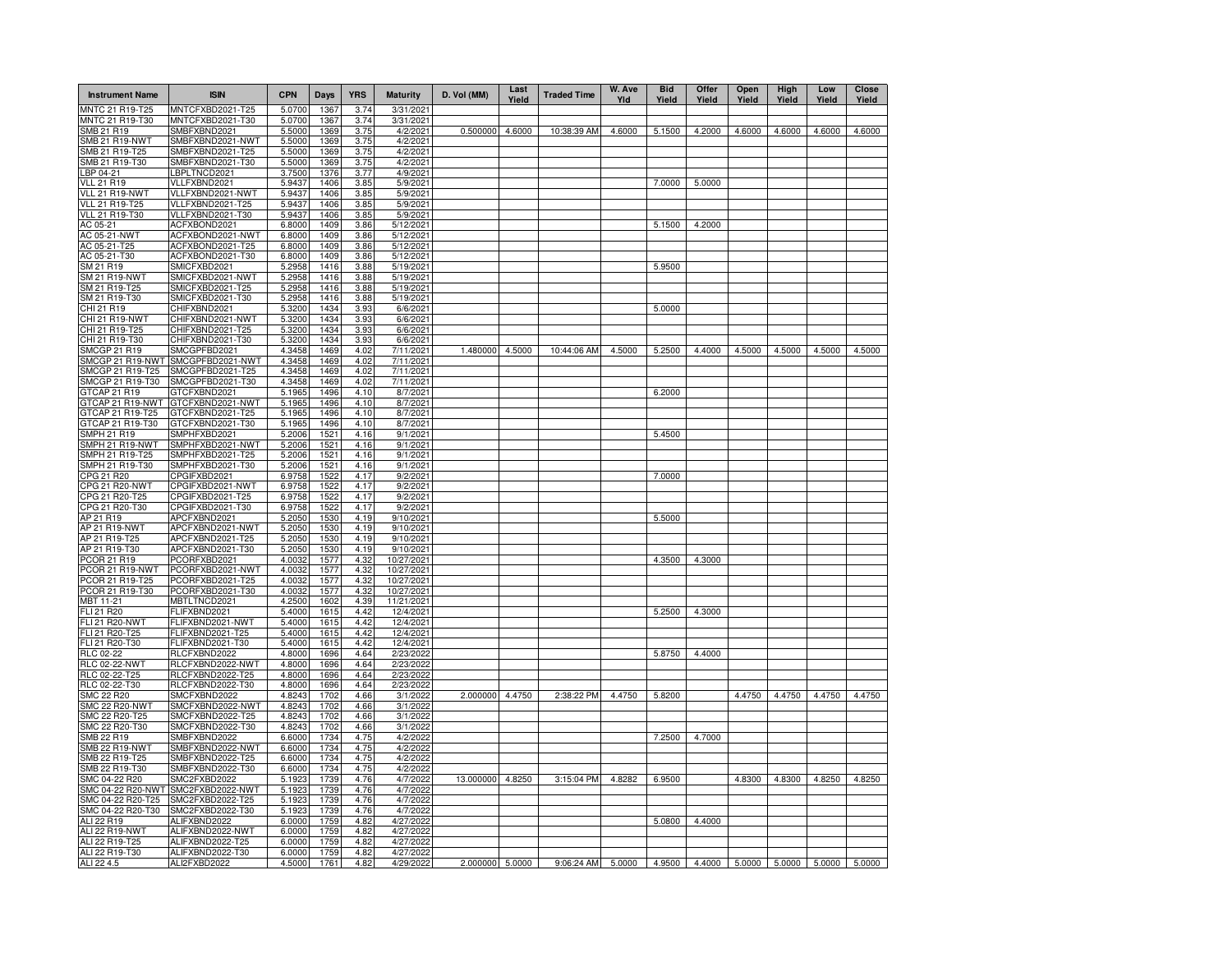| <b>Instrument Name</b>                  | <b>ISIN</b>                          | <b>CPN</b>       | Days         | <b>YRS</b>   | <b>Maturity</b>         | D. Vol (MM) | Last<br>Yield | <b>Traded Time</b> | W. Ave<br>Yld | <b>Bid</b><br>Yield | Offer<br>Yield | Open<br>Yield | High<br>Yield | Low<br>Yield | Close<br>Yield |
|-----------------------------------------|--------------------------------------|------------------|--------------|--------------|-------------------------|-------------|---------------|--------------------|---------------|---------------------|----------------|---------------|---------------|--------------|----------------|
| ALI 22 4.5-NWT                          | ALI2FXBD2022-NWT                     | 4.5000           | 1761         | 4.82         | 4/29/2022               |             |               |                    |               |                     |                |               |               |              |                |
| ALI 22 4.5-T25                          | ALI2FXBD2022-T25                     | 4.5000           | 1761         | 4.82         | 4/29/2022               |             |               |                    |               |                     |                |               |               |              |                |
| ALI 22 4.5-T30<br>PSB 04-22             | ALI2FXBD2022-T30<br>PSBLTNCD2022     | 4.5000<br>3.5000 | 1761<br>1762 | 4.82<br>4.82 | 4/29/2022<br>4/30/2022  |             |               |                    |               |                     |                |               |               |              |                |
| CHIB 05-22                              | CHIBLTNC2022                         | 3.2500           | 1780         | 4.87         | 5/18/2022               |             |               |                    |               |                     |                |               |               |              |                |
| <b>SLTC 22 R20</b>                      | SLTCFXBD2022                         | 5.5796           | 1784         | 4.88         | 5/22/2022               |             |               |                    |               | 6.8750              | 4.4000         |               |               |              |                |
| SLTC 22 R20-NWT                         | SLTCFXBD2022-NWT                     | 5.5796           | 1784         | 4.88         | 5/22/2022               |             |               |                    |               |                     |                |               |               |              |                |
| SLTC 22 R20-T25                         | SLTCFXBD2022-T25                     | 5.5796           | 1784         | 4.88         | 5/22/2022               |             |               |                    |               |                     |                |               |               |              |                |
| SLTC 22 R20-T30                         | SLTCFXBD2022-T30                     | 5.5796           | 1784         | 4.88         | 5/22/2022               |             |               |                    |               |                     |                |               |               |              |                |
| PNB 06-22                               | PNBLTNCD2022                         | 3.2500           | 1799         | 4.93         | 6/6/2022                |             |               |                    |               |                     |                |               |               |              |                |
| <b>HOUSE 22 R20</b><br>HOUSE 22 R20-NWT | HOUSEFBD2022<br>HOUSEFBD2022-NWT     | 6.1310           | 1839         | 5.03         | 7/16/2022<br>7/16/2022  |             |               |                    |               | 6.7500              |                |               |               |              |                |
| HOUSE 22 R20-T25                        | HOUSEFBD2022-T25                     | 6.1310<br>6.1310 | 1839<br>1839 | 5.03<br>5.03 | 7/16/2022               |             |               |                    |               |                     |                |               |               |              |                |
| <b>HOUSE 22 R20-T30</b>                 | HOUSEFBD2022-T30                     | 6.1310           | 1839         | 5.03         | 7/16/2022               |             |               |                    |               |                     |                |               |               |              |                |
| SM 22 R19                               | SMICFXBD2022                         | 6.9442           | 1839         | 5.03         | 7/16/2022               |             |               |                    |               | 4.7500              | 4.5000         |               |               |              |                |
| <b>SM 22 R19-NWT</b>                    | SMICFXBD2022-NWT                     | 6.9442           | 1839         | 5.03         | 7/16/2022               |             |               |                    |               |                     |                |               |               |              |                |
| SM 22 R19-T25                           | SMICFXBD2022-T25                     | 6.9442           | 1839         | 5.03         | 7/16/2022               |             |               |                    |               |                     |                |               |               |              |                |
| SM 22 R19-T30                           | SMICFXBD2022-T30                     | 6.9442           | 1839         | 5.03         | 7/16/2022               |             |               |                    |               |                     |                |               |               |              |                |
| <b>AEV 22 R20</b>                       | AEVFXBND2022                         | 5.0056           | 1860         | 5.09         | 8/6/2022                |             |               |                    |               | 5.0000              |                |               |               |              |                |
| AEV 22 R20-NWT<br>AEV 22 R20-T25        | AEVFXBND2022-NWT<br>AEVFXBND2022-T25 | 5.0056           | 1860<br>1860 | 5.09<br>5.09 | 8/6/2022<br>8/6/2022    |             |               |                    |               |                     |                |               |               |              |                |
| AEV 22 R20-T30                          | AEVFXBND2022-T30                     | 5.0056<br>5.0056 | 1860         | 5.09         | 8/6/2022                |             |               |                    |               |                     |                |               |               |              |                |
| FLI 22 R20                              | FLIFXBND2022                         | 5.3567           | 1874         | 5.13         | 8/20/2022               |             |               |                    |               | 5.3000              |                |               |               |              |                |
| FLI 22 R20-NWT                          | FLIFXBND2022-NWT                     | 5.3567           | 1874         | 5.13         | 8/20/2022               |             |               |                    |               |                     |                |               |               |              |                |
| FLI 22 R20-T25                          | FLIFXBND2022-T25                     | 5.3567           | 1874         | 5.13         | 8/20/2022               |             |               |                    |               |                     |                |               |               |              |                |
| FLI 22 R20-T30                          | FLIFXBND2022-T30                     | 5.3567           | 1874         | 5.13         | 8/20/2022               |             |               |                    |               |                     |                |               |               |              |                |
| EW 09-22                                | EWBLTNCD2022                         | 4.0000           | 1906         | 5.22         | 9/21/2022               |             |               |                    |               |                     |                |               |               |              |                |
| PNB 10-22                               | PNB2LTNC2022                         | 3.7500           | 1942         | 5.32         | 10/27/2022              |             |               |                    |               |                     |                |               |               |              |                |
| CHIB 12-22                              | CHIB2LTN2022                         | 3.6500           | 1978         | 5.42         | 12/2/2022               |             |               |                    |               |                     |                |               |               |              |                |
| <b>RBANK 12-22</b>                      | RBANKLTN2022                         | 4.1250           | 1992         | 5.45         | 12/16/2022              |             |               |                    |               |                     |                |               |               |              |                |
| GTCAP 23 R20<br>GTCAP 23 R20-NWT        | GTCFXBND2023<br>GTCFXBND2023-NWT     | 5.0937           | 2065<br>2065 | 5.65         | 2/27/2023<br>2/27/2023  |             |               |                    |               | 6.0700              |                |               |               |              |                |
| GTCAP 23 R20-T25                        | GTCFXBND2023-T25                     | 5.0937<br>5.0937 | 2065         | 5.65<br>5.65 | 2/27/2023               |             |               |                    |               |                     |                |               |               |              |                |
| GTCAP 23 R20-T30                        | GTCFXBND2023-T30                     | 5.0937           | 2065         | 5.65         | 2/27/2023               |             |               |                    |               |                     |                |               |               |              |                |
| EDC 23 R19                              | EDCFXBND2023                         | 4.7312           | 2130         | 5.83         | 5/3/2023                |             |               |                    |               | 6.2000              |                |               |               |              |                |
| EDC 23 R19-NWT                          | EDCFXBND2023-NWT                     | 4.7312           | 2130         | 5.83         | 5/3/2023                |             |               |                    |               |                     |                |               |               |              |                |
| EDC 23 R19-T25                          | EDCFXBND2023-T25                     | 4.7312           | 2130         | 5.83         | 5/3/2023                |             |               |                    |               |                     |                |               |               |              |                |
| EDC 23 R19-T30                          | EDCFXBND2023-T30                     | 4.7312           | 2130         | 5.83         | 5/3/2023                |             |               |                    |               |                     |                |               |               |              |                |
| AC 23 R22                               | ACFXBOND2023                         | 3.9200           | 2195         | 6.01         | 7/7/2023                | 10.505000   | 4.5000        | 3:01:42 PM         | 4.4988        | 5.2000              | 4.4000         | 4.4750        | 4.5000        | 4.4750       | 4.5000         |
| <b>AC 23 R22-NWT</b>                    | ACFXBOND2023-NWT                     | 3.9200           | 2195         | 6.01         | 7/7/2023                |             |               |                    |               |                     |                |               |               |              |                |
| AC 23 R22-T25<br>AC 23 R22-T30          | ACFXBOND2023-T25<br>ACFXBOND2023-T30 | 3.9200<br>3.9200 | 2195<br>2195 | 6.01<br>6.01 | 7/7/2023<br>7/7/2023    |             |               |                    |               |                     |                |               |               |              |                |
| <b>SMCGP 23 R21</b>                     | SMCGPFBD2023                         | 4.7575           | 2199         | 6.02         | 7/11/2023               |             |               |                    |               | 5.2500              |                |               |               |              |                |
| SMCGP 23 R21-NWT                        | SMCGPFBD2023-NWT                     | 4.7575           | 2199         | 6.02         | 7/11/2023               |             |               |                    |               |                     |                |               |               |              |                |
| SMCGP 23 R21-T25                        | SMCGPFBD2023-T25                     | 4.7575           | 2199         | 6.02         | 7/11/2023               |             |               |                    |               |                     |                |               |               |              |                |
| SMCGP 23 R21-T30                        | SMCGPFBD2023-T30                     | 4.7575           | 2199         | 6.02         | 7/11/2023               |             |               |                    |               |                     |                |               |               |              |                |
| GLO 23 R20                              | GLOFXBND2023                         | 5.2792           | 2205         | 6.04         | 7/17/2023               |             |               |                    |               | 5.7500              | 4.6250         |               |               |              |                |
| GLO 23 R20-NWT                          | GLOFXBND2023-NWT                     | 5.2792           | 2205         | 6.04         | 7/17/2023               |             |               |                    |               |                     |                |               |               |              |                |
| GLO 23 R20-T25                          | GLOFXBND2023-T25                     | 5.2792           | 2205         | 6.04         | 7/17/2023               |             |               |                    |               |                     |                |               |               |              |                |
| GLO 23 R20-T30<br>MBT 09-23             | GLOFXBND2023-T30<br>MBTLTNCD2023     | 5.2792<br>3.5000 | 2205<br>2269 | 6.04<br>6.21 | 7/17/2023<br>9/19/2023  | 1.000000    | 4.8710        | 10:14:42 AM        | 4.8710        |                     |                | 4.8710        | 4.8710        | 4.8710       | 4.8710         |
| ALI 23 R22                              | ALIFXBND2023                         | 3.8915           | 2287         | 6.26         | 10/7/2023               |             |               |                    |               | 5.2500              |                |               |               |              |                |
| ALI 23 R22-NWT                          | ALIFXBND2023-NWT                     | 3.8915           | 2287         | 6.26         | 10/7/2023               |             |               |                    |               |                     |                |               |               |              |                |
| ALI 23 R22-T25                          | ALIFXBND2023-T25                     | 3.8915           | 2287         | 6.26         | 10/7/2023               |             |               |                    |               |                     |                |               |               |              |                |
| ALI 23 R22-T30                          | ALIFXBND2023-T30                     | 3.8915           | 2287         | 6.26         | 10/7/2023               |             |               |                    |               |                     |                |               |               |              |                |
| PCOR 23 R21                             | PCORFXBD2023                         | 4.5219           | 2307         | 6.32         | 10/27/2023              |             |               |                    |               | 6.2000              | 4.2500         |               |               |              |                |
| PCOR 23 R21-NWT                         | PCORFXBD2023-NWT                     | 4.5219           | 2307         | 6.32         | 10/27/2023              |             |               |                    |               |                     |                |               |               |              |                |
| PCOR 23 R21-T25                         | PCORFXBD2023-T25                     | 4.5219           | 2307         | 6.32         | 10/27/2023              |             |               |                    |               |                     |                |               |               |              |                |
| PCOR 23 R21-T30                         | PCORFXBD2023-T30                     | 4.5219<br>5.4333 | 2307<br>2319 | 6.32         | 10/27/2023<br>11/8/2023 |             |               |                    |               |                     |                |               |               |              |                |
| FLI 23 R20<br>FLI 23 R20-NWT            | FLIFXBND2023<br>FLIFXBND2023-NWT     | 5.4333           | 2319         | 6.35<br>6.35 | 11/8/2023               |             |               |                    |               | 6.0000              |                |               |               |              |                |
| FLI 23 R20-T25                          | FLIFXBND2023-T25                     | 5.4333           | 2319         | 6.35         | 11/8/2023               |             |               |                    |               |                     |                |               |               |              |                |
| FLI 23 R20-T30                          | FLIFXBND2023-T30                     | 5.4333           | 2319         | 6.35         | 11/8/2023               |             |               |                    |               |                     |                |               |               |              |                |
| <b>AEV 23 R20</b>                       | AEVFXBND2023                         | 4.6188           | 2332         | 6.38         | 11/21/2023              |             |               |                    |               | 5.5500              |                |               |               |              |                |
| AEV 23 R20-NWT                          | AEVFXBND2023-NWT                     | 4.6188           | 2332         | 6.38         | 11/21/2023              |             |               |                    |               |                     |                |               |               |              |                |
| AEV 23 R20-T25                          | AEVFXBND2023-T25                     | 4.6188           | 2332         | 6.38         | 11/21/2023              |             |               |                    |               |                     |                |               |               |              |                |
| AEV 23 R20-T30                          | AEVFXBND2023-T30                     | 4.6188           | 2332         | 6.38         | 11/21/2023              |             |               |                    |               |                     |                |               |               |              |                |
| SM 23 R21                               | SMICFXBD2023                         | 5.1590           | 2350         | 6.43         | 12/9/2023               |             |               |                    |               | 5.4500              |                |               |               |              |                |
| SM 23 R21-NWT                           | SMICFXBD2023-NWT                     | 5.1590           | 2350         | 6.43         | 12/9/2023               |             |               |                    |               |                     |                |               |               |              |                |
| SM 23 R21-T25<br>SM 23 R21-T30          | SMICFXBD2023-T25<br>SMICFXBD2023-T30 | 5.1590<br>5.1590 | 2350<br>2350 | 6.43<br>6.43 | 12/9/2023<br>12/9/2023  |             |               |                    |               |                     |                |               |               |              |                |
| FDC 24 R21                              | FDCFXBND2024                         | 6.1458           | 2396         | 6.56         | 1/24/2024               |             |               |                    |               | 5.2000              | 5.0500         |               |               |              |                |
| <b>FDC 24 R21-NWT</b>                   | FDCFXBND2024-NWT                     | 6.1458           | 2396         | 6.56         | 1/24/2024               |             |               |                    |               |                     |                |               |               |              |                |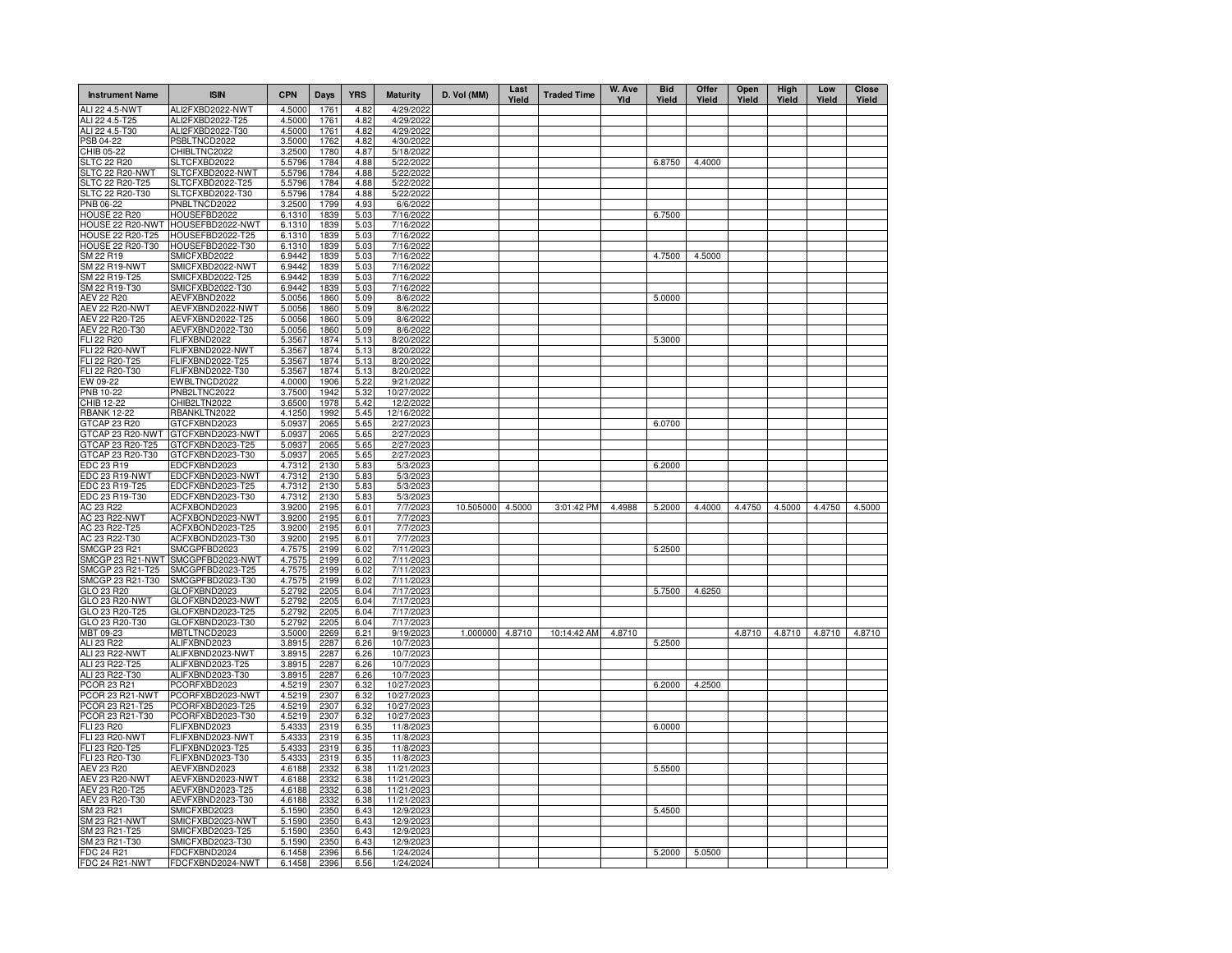| <b>Instrument Name</b>                  | <b>ISIN</b>                          | <b>CPN</b>       | Days         | <b>YRS</b>   | <b>Maturity</b>        | D. Vol (MM)      | Last<br>Yield | <b>Traded Time</b> | W. Ave<br>Yld | <b>Bid</b><br>Yield | Offer<br>Yield | Open<br>Yield | High<br>Yield | Low<br>Yield | <b>Close</b><br>Yield |
|-----------------------------------------|--------------------------------------|------------------|--------------|--------------|------------------------|------------------|---------------|--------------------|---------------|---------------------|----------------|---------------|---------------|--------------|-----------------------|
| FDC 24 R21-T25                          | DCFXBND2024-T25                      | 6.1458           | 2396         | 6.56         | 1/24/2024              |                  |               |                    |               |                     |                |               |               |              |                       |
| FDC 24 R21-T30                          | FDCFXBND2024-T30                     | 6.1458           | 2396         | 6.56         | 1/24/2024              |                  |               |                    |               |                     |                |               |               |              |                       |
| ALI 24 R20                              | ALIFXBND2024                         | 5.0000           | 2402         | 6.58         | 1/30/2024              |                  |               |                    |               | 4.8500              | 4.6000         |               |               |              |                       |
| ALI 24 R20-NWT                          | ALIFXBND2024-NWT                     | 5.0000           | 2402         | 6.58         | 1/30/2024              |                  |               |                    |               |                     |                |               |               |              |                       |
| ALI 24 R20-T25<br>ALI 24 R20-T30        | ALIFXBND2024-T25<br>ALIFXBND2024-T30 | 5.0000           | 2402<br>2402 | 6.58<br>6.58 | 1/30/2024              |                  |               |                    |               |                     |                |               |               |              |                       |
| <b>TEL 24 R21</b>                       | TELFXBND2024                         | 5.0000<br>5.2813 | 2409         | 6.60         | 1/30/2024<br>2/6/2024  |                  |               |                    |               | 5.1500              |                |               |               |              |                       |
| TEL 24 R21-NWT                          | TELFXBND2024-NWT                     | 5.2813           | 2409         | 6.60         | 2/6/2024               |                  |               |                    |               |                     |                |               |               |              |                       |
| TEL 24 R21-T25                          | TELFXBND2024-T25                     | 5.2813           | 2409         | 6.60         | 2/6/2024               |                  |               |                    |               |                     |                |               |               |              |                       |
| TEL 24 R21-T30                          | TELFXBND2024-T30                     | 5.2813           | 2409         | 6.60         | 2/6/2024               |                  |               |                    |               |                     |                |               |               |              |                       |
| JGS 24 R20                              | JGSFXBND2024                         | 5.3000           | 2430         | 6.65         | 2/27/2024              |                  |               |                    |               | 5.4500              |                |               |               |              |                       |
| JGS 24 R20-NWT                          | JGSFXBND2024-NWT                     | 5.3000           | 2430         | 6.65         | 2/27/2024              |                  |               |                    |               |                     |                |               |               |              |                       |
| JGS 24 R20-T25                          | JGSFXBND2024-T25                     | 5.3000           | 2430         | 6.65         | 2/27/2024              |                  |               |                    |               |                     |                |               |               |              |                       |
| JGS 24 R20-T30                          | JGSFXBND2024-T30                     | 5.3000           | 2430         | 6.65         | 2/27/2024              |                  |               |                    |               |                     |                |               |               |              |                       |
| <b>SMC 24 R22</b>                       | SMCFXBND2024                         | 5.2840           | 2433         | 6.66         | 3/1/2024               |                  |               |                    |               | 6.2500              |                |               |               |              |                       |
| <b>SMC 24 R22-NWT</b><br>SMC 24 R22-T25 | SMCFXBND2024-NWT<br>SMCFXBND2024-T25 | 5.2840           | 2433         | 6.66         | 3/1/2024               |                  |               |                    |               |                     |                |               |               |              |                       |
| SMC 24 R22-T30                          | SMCFXBND2024-T30                     | 5.2840<br>5.2840 | 2433<br>2433 | 6.66<br>6.66 | 3/1/2024<br>3/1/2024   |                  |               |                    |               |                     |                |               |               |              |                       |
| STIESG 24 R22                           | STIGFXBD2024                         | 5.8085           | 2455         | 6.72         | 3/23/2024              |                  |               |                    |               | 5.6000              |                |               |               |              |                       |
| STIESG 24 R22-NWT                       | STIGFXBD2024-NWT                     | 5.8085           | 2455         | 6.72         | 3/23/2024              |                  |               |                    |               |                     |                |               |               |              |                       |
| STIESG 24 R22-T25                       | STIGFXBD2024-T25                     | 5.8085           | 2455         | 6.72         | 3/23/2024              |                  |               |                    |               |                     |                |               |               |              |                       |
| STIESG 24 R22-T30                       | STIGFXBD2024-T30                     | 5.8085           | 2455         | 6.72         | 3/23/2024              |                  |               |                    |               |                     |                |               |               |              |                       |
| <b>MEG 24 R22</b>                       | MEGFXBND2024                         | 5.3535           | 2460         | 6.74         | 3/28/2024              | 2.000000         | 5.0000        | 2:33:06 PM         | 5.0000        | 5.1000              |                | 5.0000        | 5.0000        | 5.0000       | 5.0000                |
| <b>MEG 24 R22-NWT</b>                   | MEGFXBND2024-NWT                     | 5.3535           | 2460         | 6.74         | 3/28/2024              |                  |               |                    |               |                     |                |               |               |              |                       |
| MEG 24 R22-T25                          | MEGFXBND2024-T25                     | 5.3535           | 2460         | 6.74         | 3/28/2024              |                  |               |                    |               |                     |                |               |               |              |                       |
| MEG 24 R22-T30                          | MEGFXBND2024-T30                     | 5.3535           | 2460         | 6.74         | 3/28/2024              |                  |               |                    |               |                     |                |               |               |              |                       |
| <b>MNTC 24 R21</b>                      | MNTCFXBD2024                         | 5.5000           | 2463         | 6.74         | 3/31/2024              |                  |               |                    |               | 5.4000              |                |               |               |              |                       |
| MNTC 24 R21-NWT<br>MNTC 24 R21-T25      | MNTCFXBD2024-NWT<br>MNTCFXBD2024-T25 | 5.5000<br>5.5000 | 2463<br>2463 | 6.74<br>6.74 | 3/31/2024<br>3/31/2024 |                  |               |                    |               |                     |                |               |               |              |                       |
| MNTC 24 R21-T30                         | MNTCFXBD2024-T30                     | 5.5000           | 2463         | 6.74         | 3/31/2024              |                  |               |                    |               |                     |                |               |               |              |                       |
| SMB 24 R21                              | SMBFXBND2024                         | 6.0000           | 2465         | 6.75         | 4/2/2024               |                  |               |                    |               | 5.9500              |                |               |               |              |                       |
| <b>SMB 24 R21-NWT</b>                   | SMBFXBND2024-NWT                     | 6.0000           | 2465         | 6.75         | 4/2/2024               |                  |               |                    |               |                     |                |               |               |              |                       |
| SMB 24 R21-T25                          | SMBFXBND2024-T25                     | 6.0000           | 2465         | 6.75         | 4/2/2024               |                  |               |                    |               |                     |                |               |               |              |                       |
| SMB 24 R21-T30                          | SMBFXBND2024-T30                     | 6.0000           | 2465         | 6.75         | 4/2/2024               |                  |               |                    |               |                     |                |               |               |              |                       |
| SMPH 05-24 R22                          | SMPH2FBD2024                         | 5.1683           | 2511         | 6.87         | 5/18/2024              |                  |               |                    |               | 5.1200              | 5.0000         |               |               |              |                       |
| SMPH 05-24 R22-NWT                      | SMPH2FBD2024-NWT                     | 5.1683           | 2511         | 6.87         | 5/18/2024              |                  |               |                    |               |                     |                |               |               |              |                       |
| SMPH 05-24 R22-T25                      | SMPH2FBD2024-T25                     | 5.1683           | 2511         | 6.87         | 5/18/2024              |                  |               |                    |               |                     |                |               |               |              |                       |
| SMPH 05-24 R22-T30<br>SM 24 R21         | SMPH2FBD2024-T30<br>SMICFXBD2024     | 5.1683<br>5.6125 | 2511<br>2512 | 6.87<br>6.88 | 5/18/2024<br>5/19/2024 |                  |               |                    |               | 5.4500              |                |               |               |              |                       |
| <b>SM 24 R21-NWT</b>                    | SMICFXBD2024-NWT                     | 5.6125           | 2512         | 6.88         | 5/19/2024              |                  |               |                    |               |                     |                |               |               |              |                       |
| SM 24 R21-T25                           | SMICFXBD2024-T25                     | 5.6125           | 2512         | 6.88         | 5/19/2024              |                  |               |                    |               |                     |                |               |               |              |                       |
| SM 24 R21-T30                           | SMICFXBD2024-T30                     | 5.6125           | 2512         | 6.88         | 5/19/2024              |                  |               |                    |               |                     |                |               |               |              |                       |
| GTCAP 24 R21                            | GTCFXBND2024                         | 5.6250           | 259          | 7.10         | 8/7/2024               | 10.000000 4.7500 |               | 4:09:04 PM         | 4.7500        | 6.3000              |                | 4.7500        | 4.7500        | 4.7500       | 4.7500                |
| GTCAP 24 R21-NWT                        | GTCFXBND2024-NWT                     | 5.6250           | 2592         | 7.10         | 8/7/2024               |                  |               |                    |               |                     |                |               |               |              |                       |
| GTCAP 24 R21-T25                        | GTCFXBND2024-T25                     | 5.6250           | 2592         | 7.10         | 8/7/2024               |                  |               |                    |               |                     |                |               |               |              |                       |
| GTCAP 24 R21-T30                        | GTCFXBND2024-T30                     | 5.6250           | 2592         | 7.10         | 8/7/2024               |                  |               |                    |               |                     |                |               |               |              |                       |
| <b>SMPH 24 R21</b><br>SMPH 24 R21-NWT   | SMPHFXBD2024<br>SMPHFXBD2024-NWT     | 5.7417<br>5.7417 | 2617<br>2617 | 7.16<br>7.16 | 9/1/2024<br>9/1/2024   |                  |               |                    |               | 5.7500              |                |               |               |              |                       |
| SMPH 24 R21-T25                         | SMPHFXBD2024-T25                     | 5.7417           | 2617         | 7.16         | 9/1/2024               |                  |               |                    |               |                     |                |               |               |              |                       |
| SMPH 24 R21-T30                         | SMPHFXBD2024-T30                     | 5.7417           | 2617         | 7.16         | 9/1/2024               |                  |               |                    |               |                     |                |               |               |              |                       |
| <b>FLI 24 R21</b>                       | FLIFXBND2024                         | 5.6389           | 2711         | 7.42         | 12/4/2024              |                  |               |                    |               | 5.5000              |                |               |               |              |                       |
| <b>FLI 24 R21-NWT</b>                   | FLIFXBND2024-NWT                     | 5.6389           | 2711         | 7.42         | 12/4/2024              |                  |               |                    |               |                     |                |               |               |              |                       |
| FLI 24 R21-T25                          | FLIFXBND2024-T25                     | 5.6389           | 2711         | 7.42         | 12/4/2024              |                  |               |                    |               |                     |                |               |               |              |                       |
| FLI 24 R21-T30                          | FLIFXBND2024-T30                     | 5.6389           | 2711         | 7.42         | 12/4/2024              |                  |               |                    |               |                     |                |               |               |              |                       |
| AC 25 R23                               | ACFXBOND2025                         | 4.8200           | 2779         | 7.61         | 2/10/2025              |                  |               |                    |               | 6.0000              | 4.2500         |               |               |              |                       |
| AC 25 R23-NWT                           | ACFXBOND2025-NWT                     | 4.8200           | 2779         | 7.61         | 2/10/2025              |                  |               |                    |               |                     |                |               |               |              |                       |
| AC 25 R23-T25                           | ACFXBOND2025-T25                     | 4.8200           | 2779         | 7.61         | 2/10/2025              |                  |               |                    |               |                     |                |               |               |              |                       |
| AC 25 R23-T30<br>RLC 02-25              | ACFXBOND2025-T30<br>RLCFXBND2025     | 4.8200<br>4.9344 | 2779<br>2792 | 7.61<br>7.64 | 2/10/2025<br>2/23/2025 |                  |               |                    |               | 6.0000              |                |               |               |              |                       |
| <b>RLC 02-25-NWT</b>                    | RLCFXBND2025-NWT                     | 4.9344           | 2792         | 7.64         | 2/23/2025              |                  |               |                    |               |                     |                |               |               |              |                       |
| RLC 02-25-T25                           | RLCFXBND2025-T25                     | 4.9344           | 2792         | 7.64         | 2/23/2025              |                  |               |                    |               |                     |                |               |               |              |                       |
| RLC 02-25-T30                           | RLCFXBND2025-T30                     | 4.9344           | 2792         | 7.64         | 2/23/2025              |                  |               |                    |               |                     |                |               |               |              |                       |
| ALI 25 R21                              | ALIFXBND2025                         | 5.6250           | 2853         | 7.81         | 4/25/2025              |                  |               |                    |               | 5.0500              |                |               |               |              |                       |
| ALI 25 R21-NWT                          | ALIFXBND2025-NWT                     | 5.6250           | 2853         | 7.81         | 4/25/2025              |                  |               |                    |               |                     |                |               |               |              |                       |
| ALI 25 R21-T25                          | ALIFXBND2025-T25                     | 5.6250           | 2853         | 7.81         | 4/25/2025              |                  |               |                    |               |                     |                |               |               |              |                       |
| ALI 25 R21-T30                          | ALIFXBND2025-T30                     | 5.6250           | 2853         | 7.81         | 4/25/2025              |                  |               |                    |               |                     |                |               |               |              |                       |
| <b>SLTC 25 R22</b>                      | SLTCFXBD2025                         | 6.4872           | 2880         | 7.89         | 5/22/2025              |                  |               |                    |               | 7.5000              | 5.7500         |               |               |              |                       |
| SLTC 25 R22-NWT                         | SLTCFXBD2025-NWT                     | 6.4872           | 2880         | 7.89         | 5/22/2025              |                  |               |                    |               |                     |                |               |               |              |                       |
| SLTC 25 R22-T25<br>SLTC 25 R22-T30      | SLTCFXBD2025-T25<br>SLTCFXBD2025-T30 | 6.4872<br>6.4872 | 2880<br>2880 | 7.89<br>7.89 | 5/22/2025<br>5/22/2025 |                  |               |                    |               |                     |                |               |               |              |                       |
| <b>HOUSE 25 R22</b>                     | HOUSEFBD2025                         | 6.8666           | 2935         | 8.04         | 7/16/2025              |                  |               |                    |               | 7.0700              |                |               |               |              |                       |
| HOUSE 25 R22-NWT                        | HOUSEFBD2025-NWT                     | 6.8666           | 2935         | 8.04         | 7/16/2025              |                  |               |                    |               |                     |                |               |               |              |                       |
| <b>HOUSE 25 R22-T25</b>                 | HOUSEFBD2025-T25                     | 6.8666           | 2935         | 8.04         | 7/16/2025              |                  |               |                    |               |                     |                |               |               |              |                       |